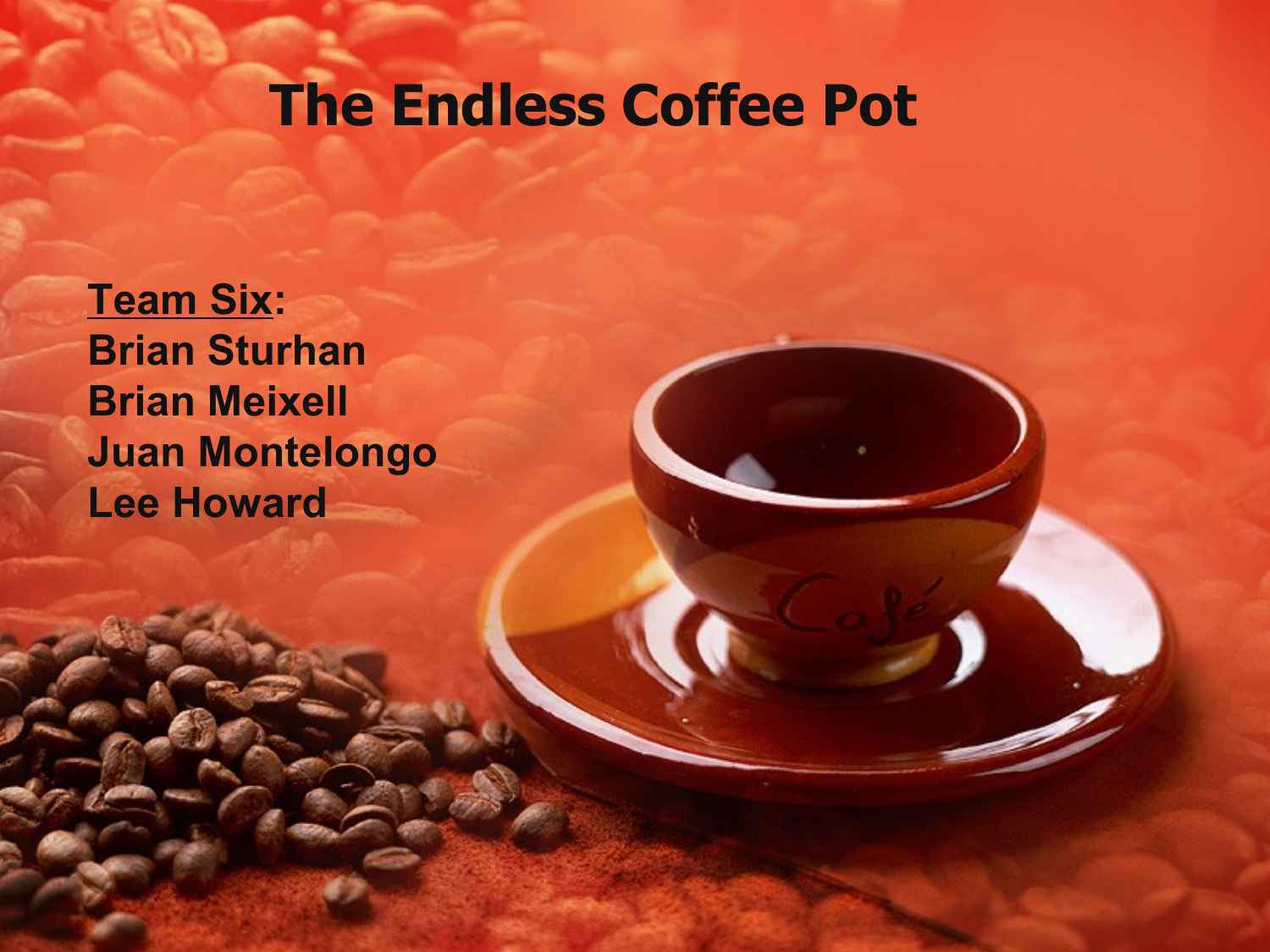•**Introduction** •**Product Requirements** •**Design Alternatives** •**Design Specifications** •**Design Description** •**Construction Details** •**Verification and Testing** •**Costs** •**Conclusions** •**Questions?**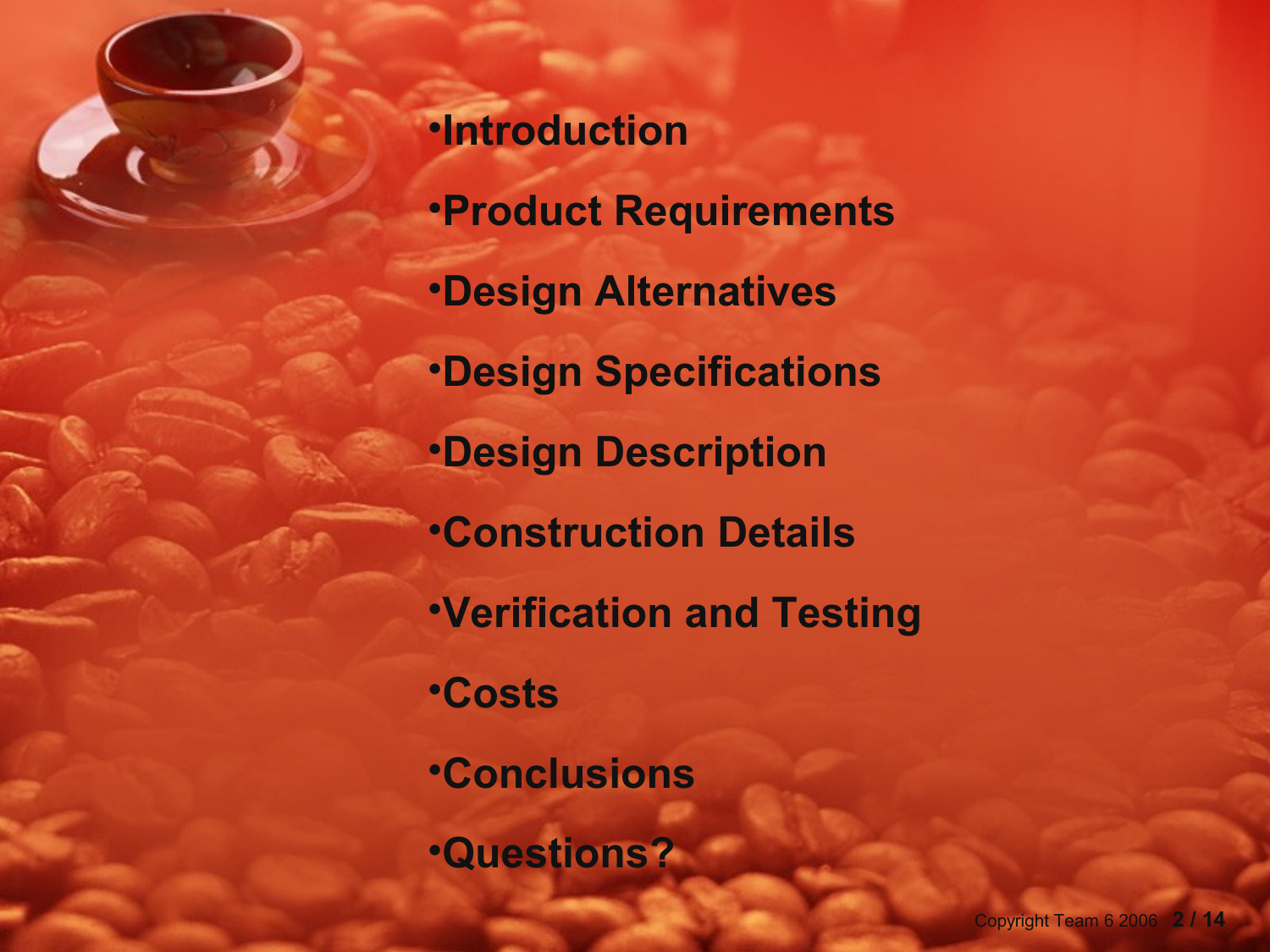# **Introduction**



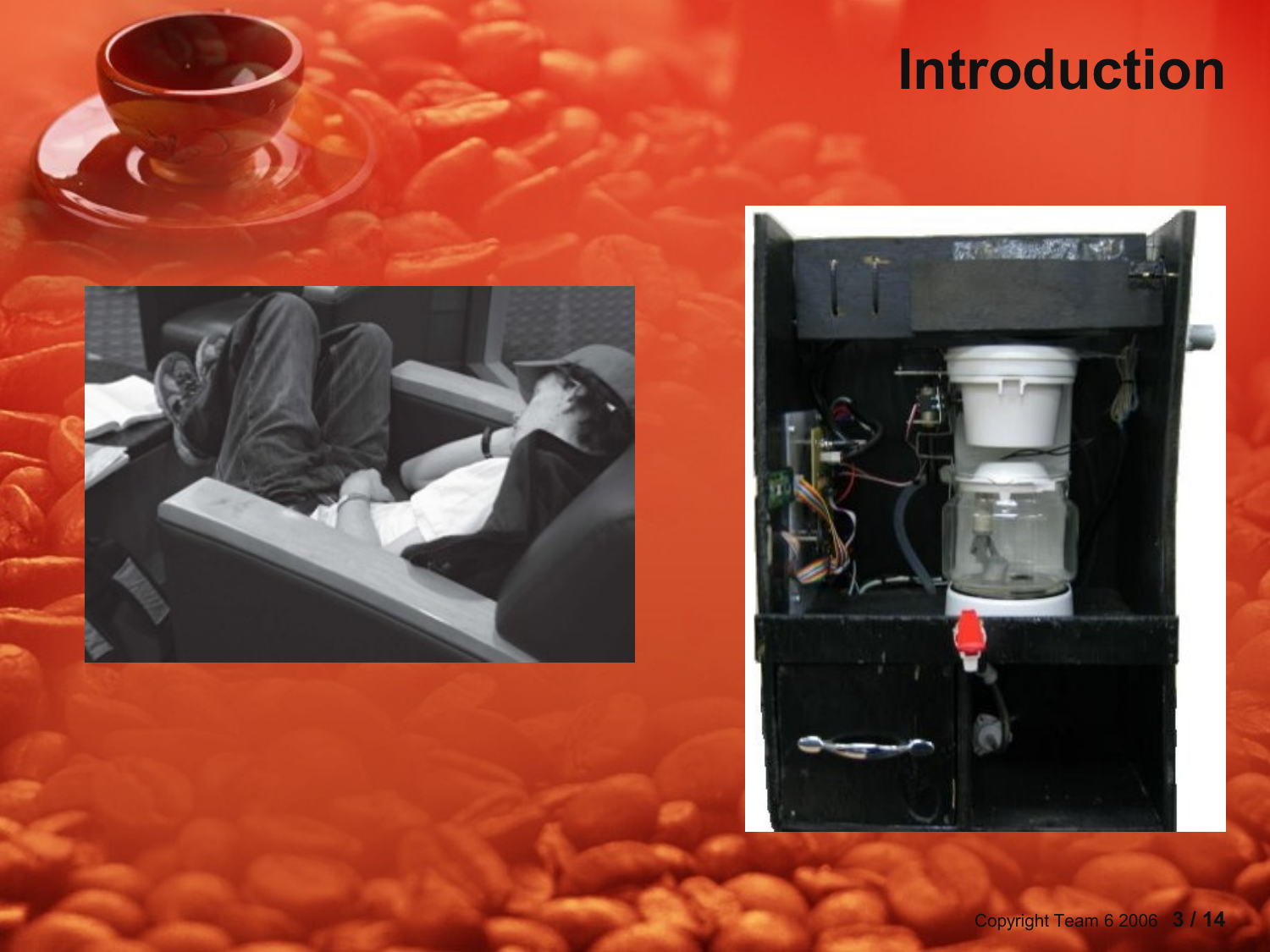#### **Product Requirements**

**Automatic functions and features:** • **Auto Operation Cycle**  • **Self-Cleaning Cycle 3. Loads coffee pouches 4. Disposes coffee pouches 5. Fills the water reservoir 6. Empties the coffee reservoir 7. Manual Mode**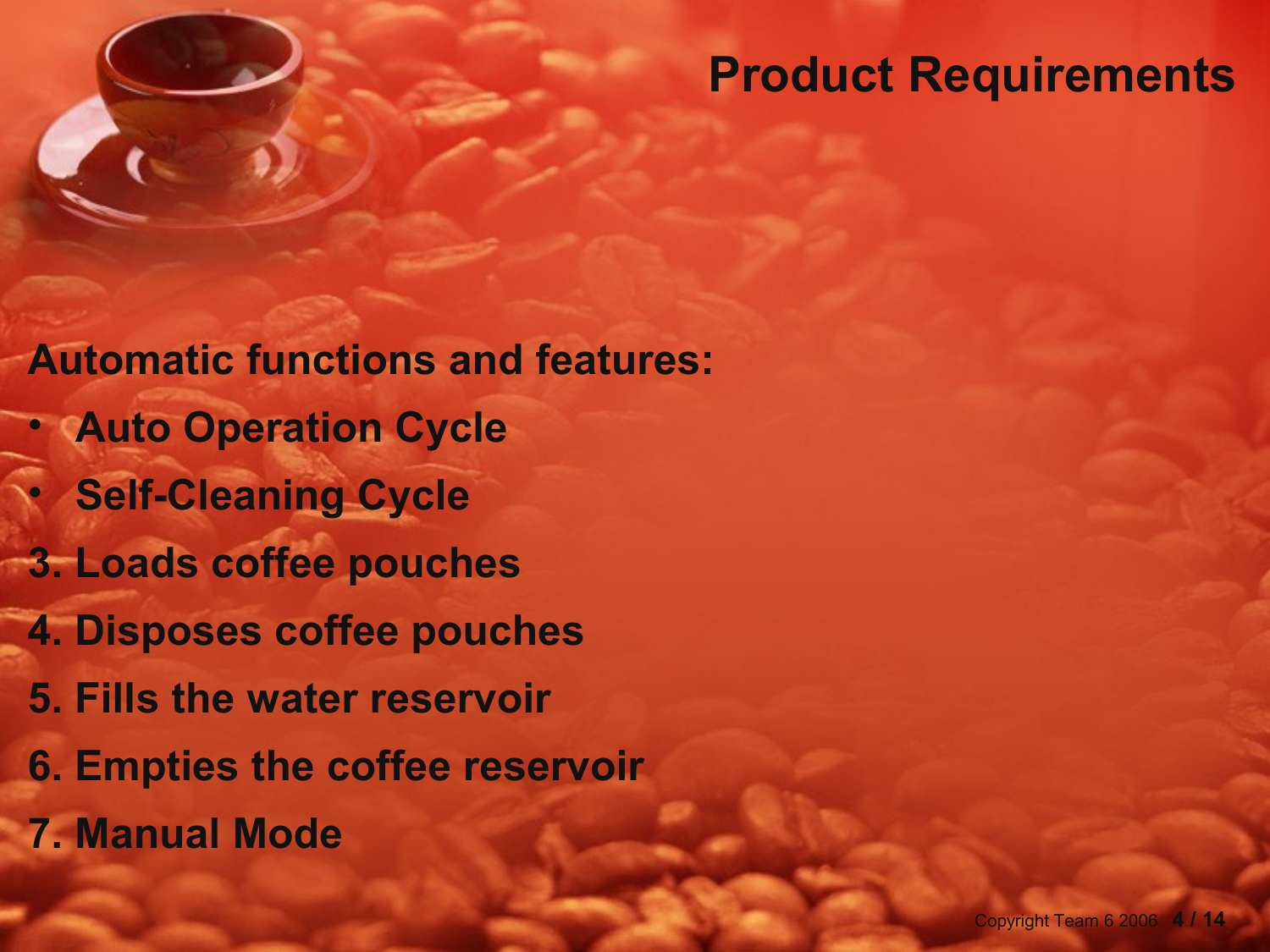#### **Design Alternatives**

•**High impact plastic cabinet** •**Large touch screen for user interaction** •**Calendar function** •**U-shaped 30 pouch dispenser** •**Coffee "age" displayed on main menu** •**Closed valve system** •**Steam hood** •**Circuit board shield** •**Interior mounting of motor** •**Modify for different beverages**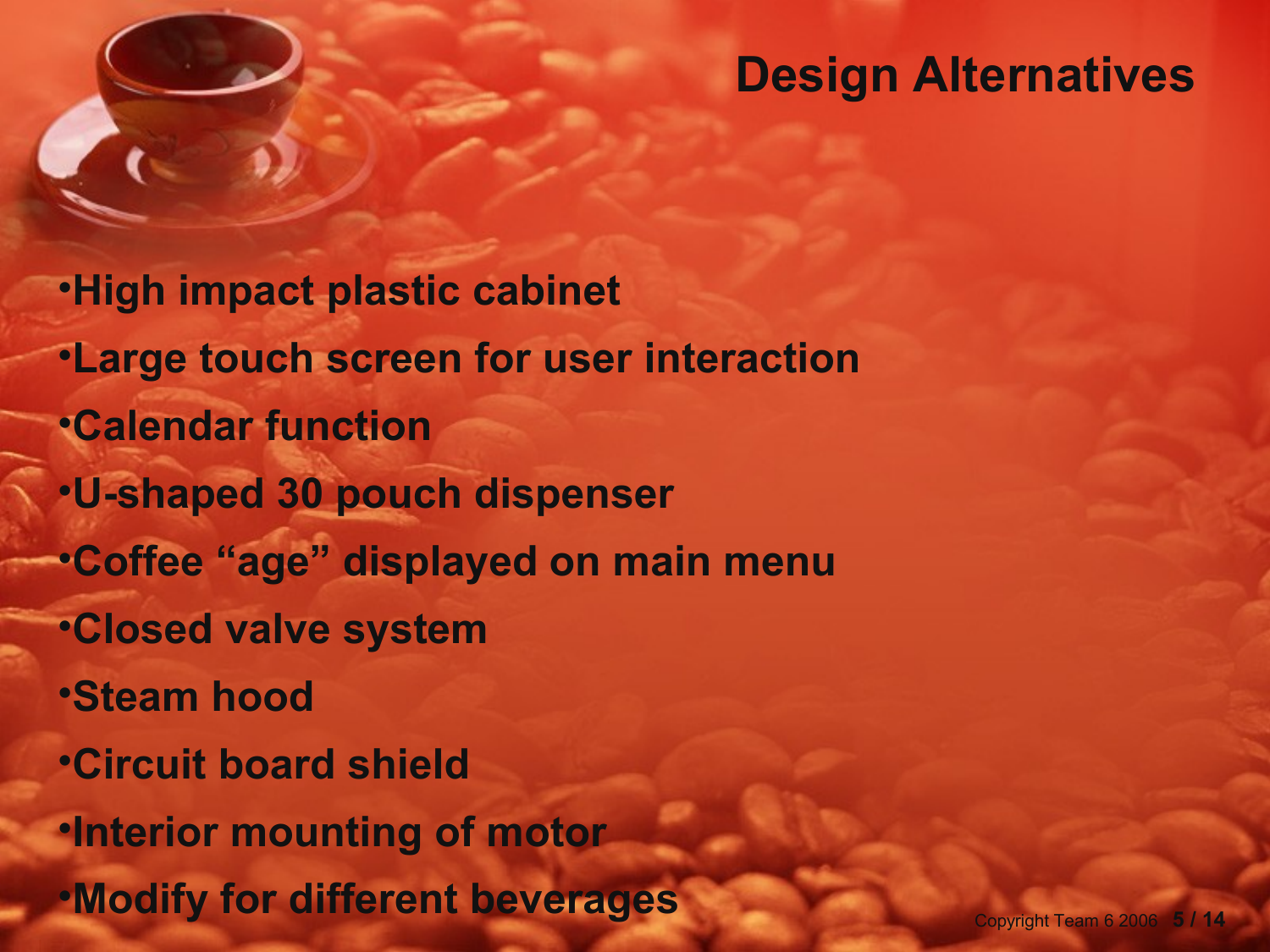#### **Design Specifications**

•**BiPOM 8051 Microcontroller**

•**User input and display**

•**Water reservoir sensor and control**

•**Coffee reservoir sensor and control**

•**Coffee pouch dispenser and feedback**

•**Filter change arm**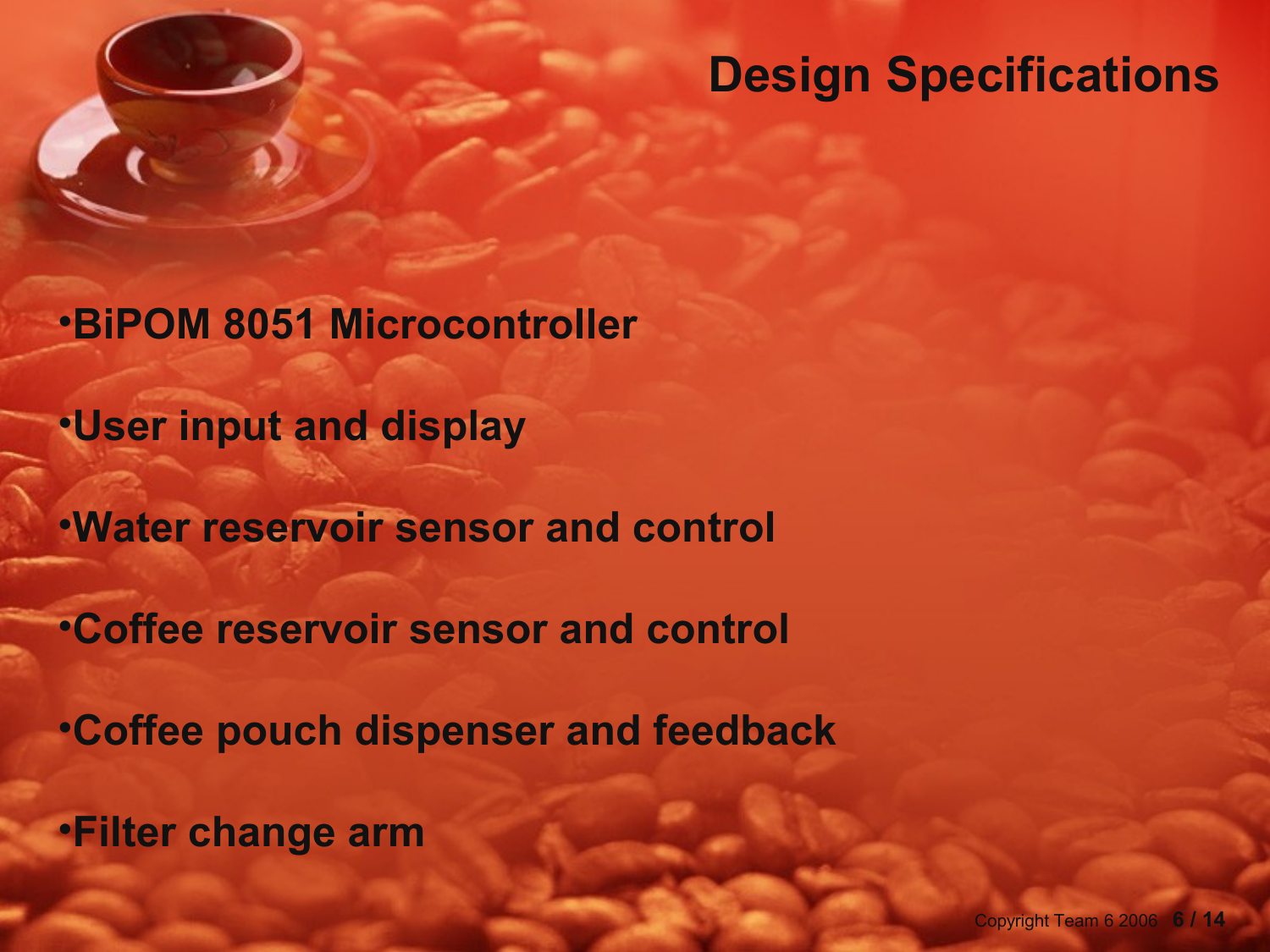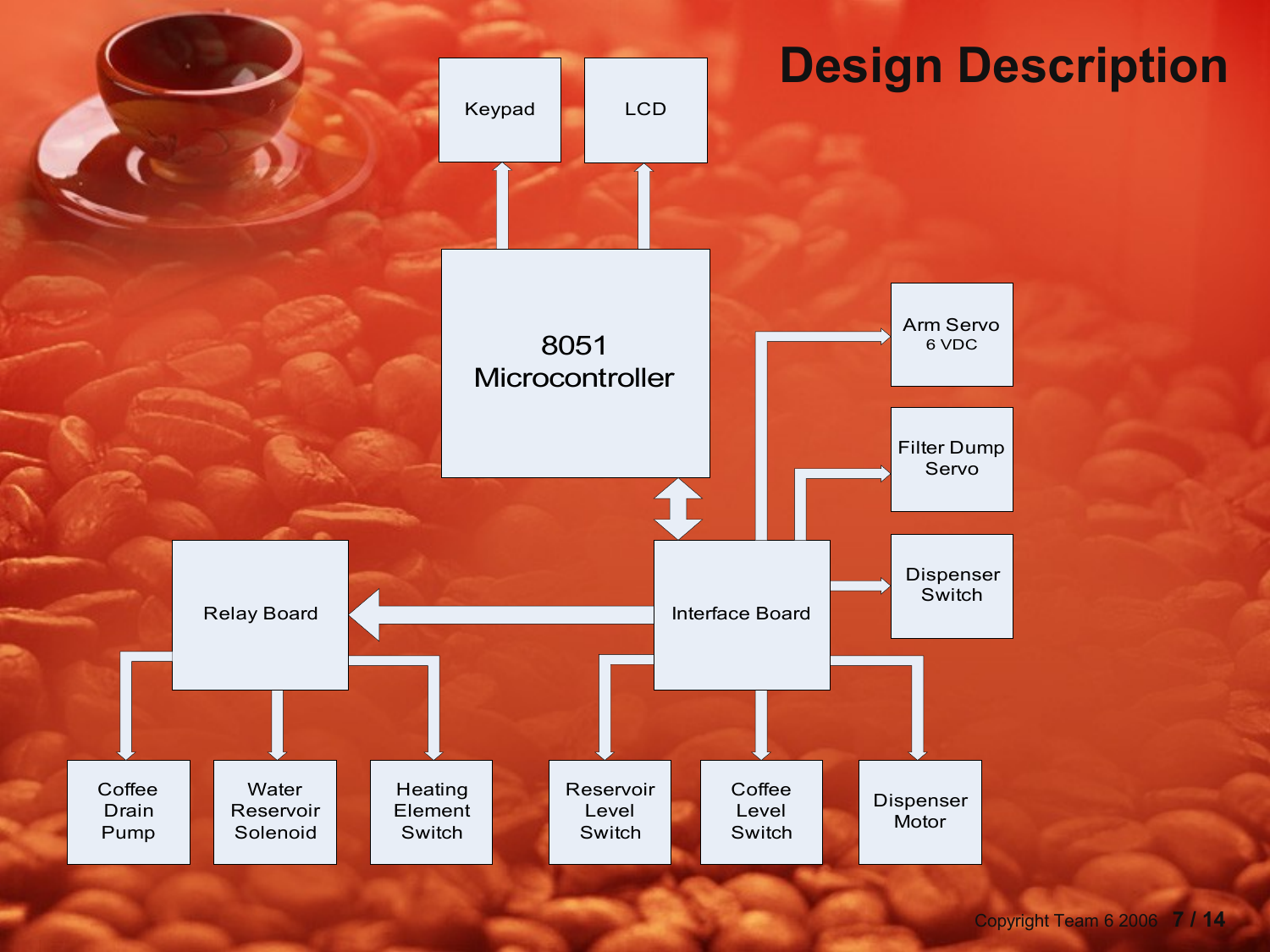### **Design Description**

#### **Program Flowchart**

- **User enters setup information**
- **Current time compared to brew time range**
- **If current time is in range, operation cycle begins**
- **Once operation cycle ends, cleaning cycle begins**
- **Repeat step 2**

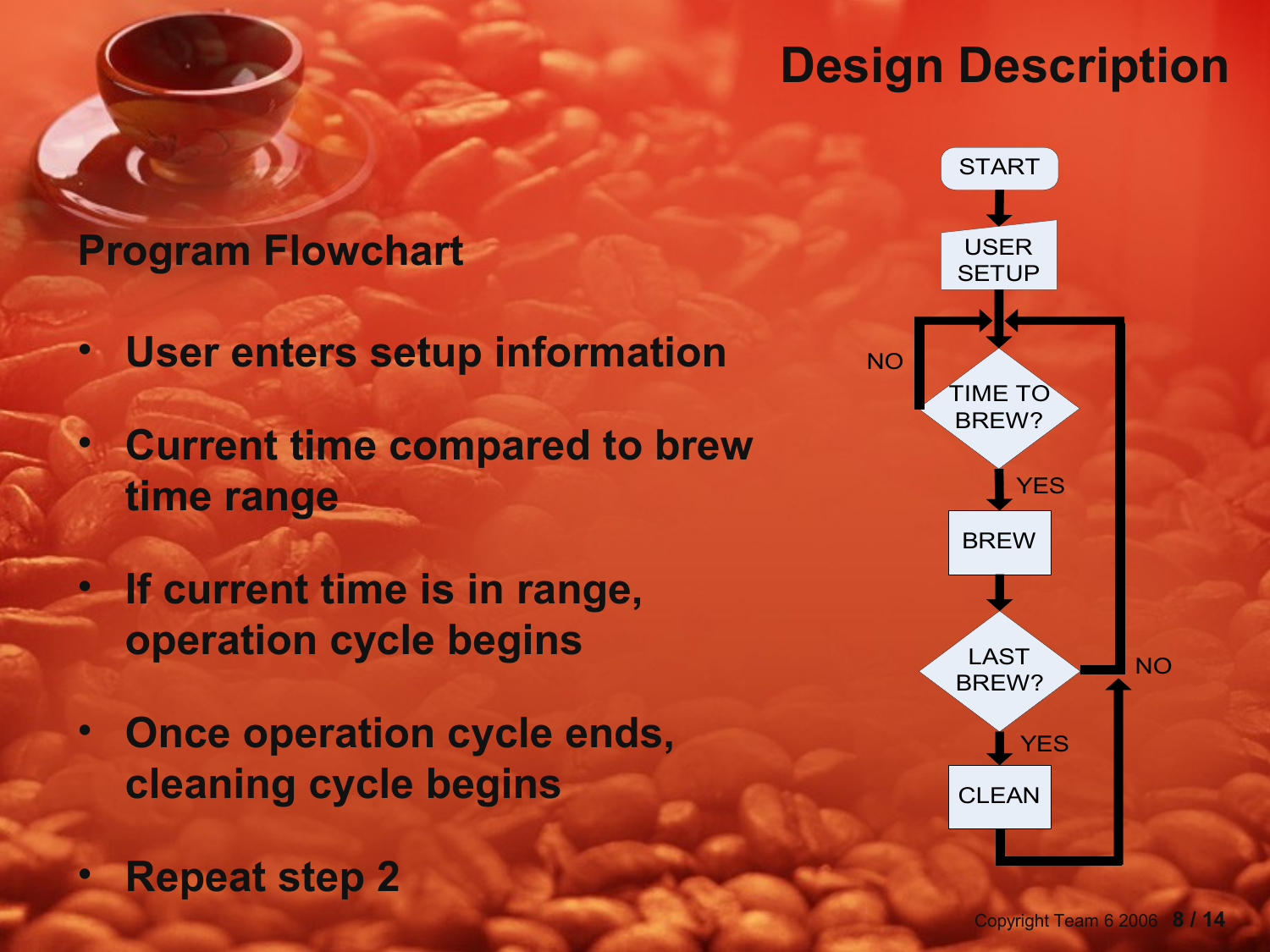### **Construction Details**

- **Product housing**
- **Robotic arm**
- **Plumbing**
	- **Sensors**
- **Pouch Dispenser**
- **Wiring**
- **Program**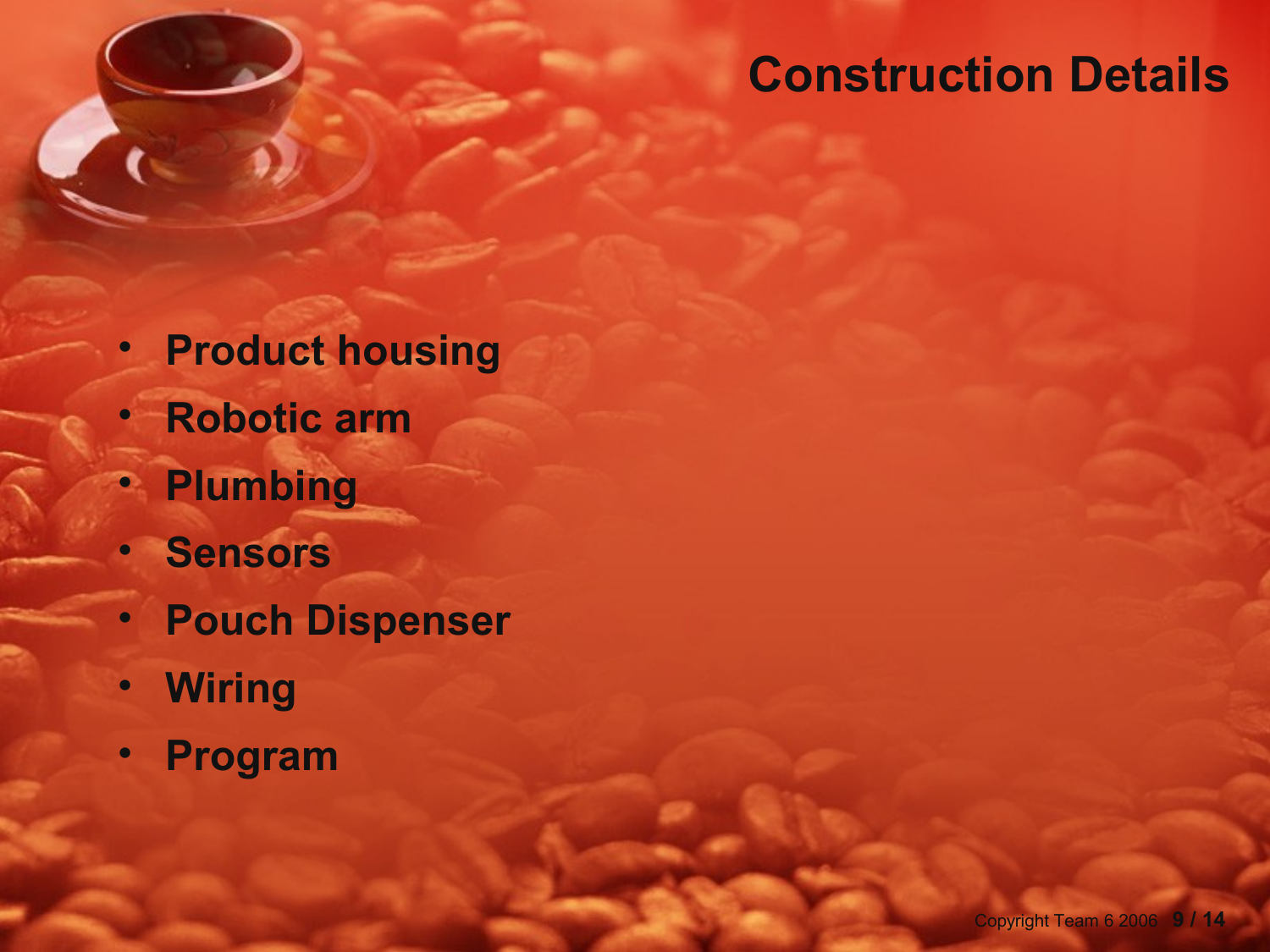#### **Verification and Testing**

**Coffee Pouch Dispenser Robotic Arm Sensors Brew Cycle Cleaning Cycle Overall System**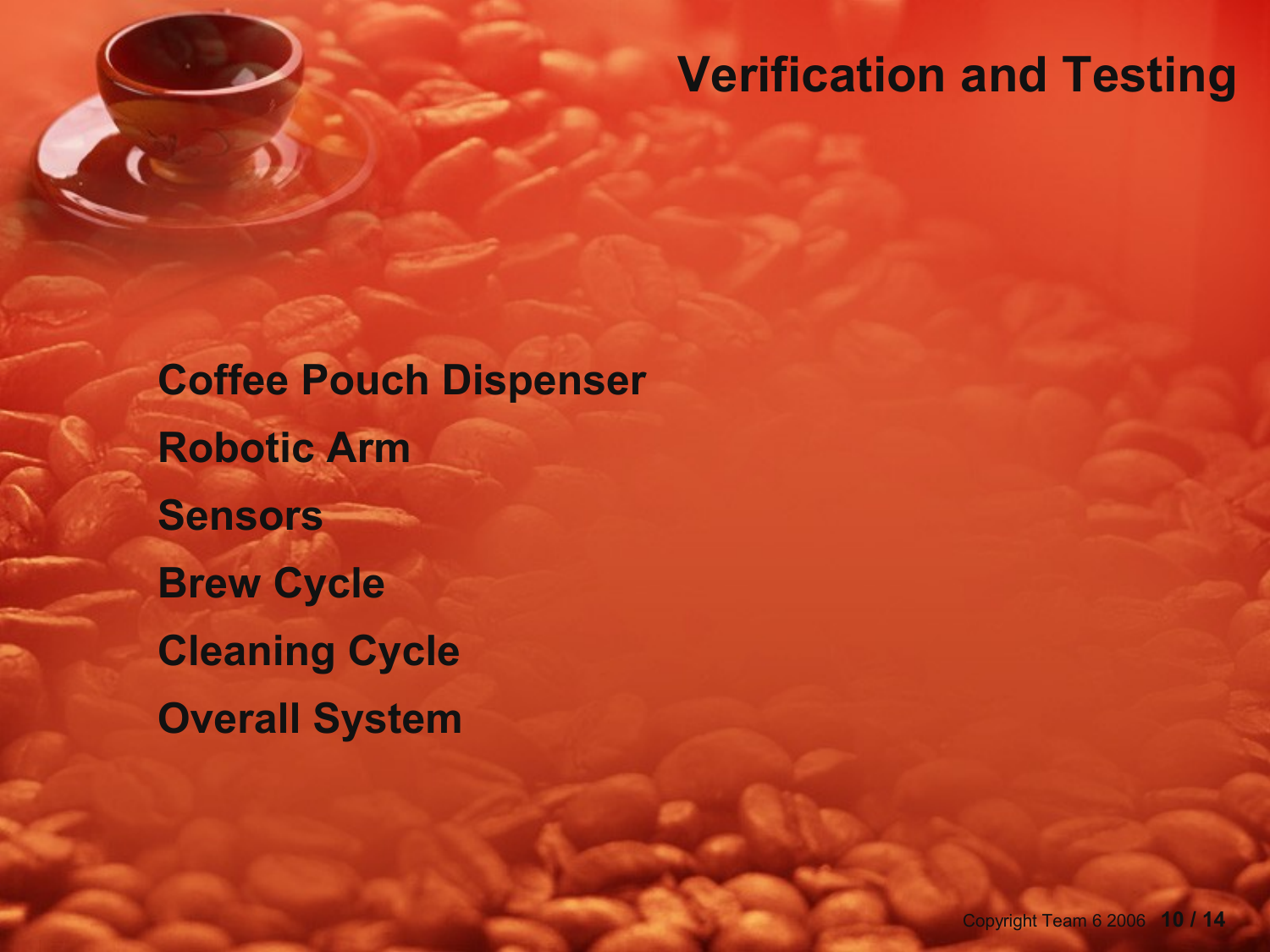## **Costs**

#### **Parts**

| <b>Item</b>                                                                | <b>Actual Cost</b> |
|----------------------------------------------------------------------------|--------------------|
| <b>MINI-MAX/51-C2 8051 Microcontroller</b>                                 | \$69.00            |
| <b>Coffee Maker</b>                                                        | <b>Donated</b>     |
| <b>Futaba S3004 Servo Motors</b>                                           | \$29.98            |
| <b>8 Relay Board</b>                                                       | <b>\$10.00</b>     |
| <b>LCD242 Display Module</b>                                               | \$24.00            |
| <b>KP1-4X4 Matrix Keypad</b>                                               | \$24.00            |
| 1/2" Plywood                                                               | <b>Donated</b>     |
| <b>Nylon Horizontal Level Sensor</b>                                       | \$14.90            |
| <b>Polypro Vertical Level Sensor</b>                                       | \$20.65            |
| <b>Solenoid Valve</b>                                                      | <b>Donated</b>     |
| <b>Pumps</b>                                                               | \$19.90            |
| <b>Vending Machine Parts (motor, coil, etc.)</b>                           | \$53.40            |
| Electrical components (switches, resistors, transistors, connectors, etc.) | \$5.55             |
| <b>Plumbing (spigot, tubing, connectors, hose)</b>                         | \$36.64            |
| <b>Pouch Components (coffee, filters, thread)</b>                          | <b>\$6.84</b>      |
| <b>Mounting Hardware (bolt, hinges, etc.)</b>                              | <b>\$4.95</b>      |
| <b>16 mm Diamond Core Drill Bit</b><br>$-$                                 | \$25.70            |
| <b>TOTAL</b>                                                               | \$345.51           |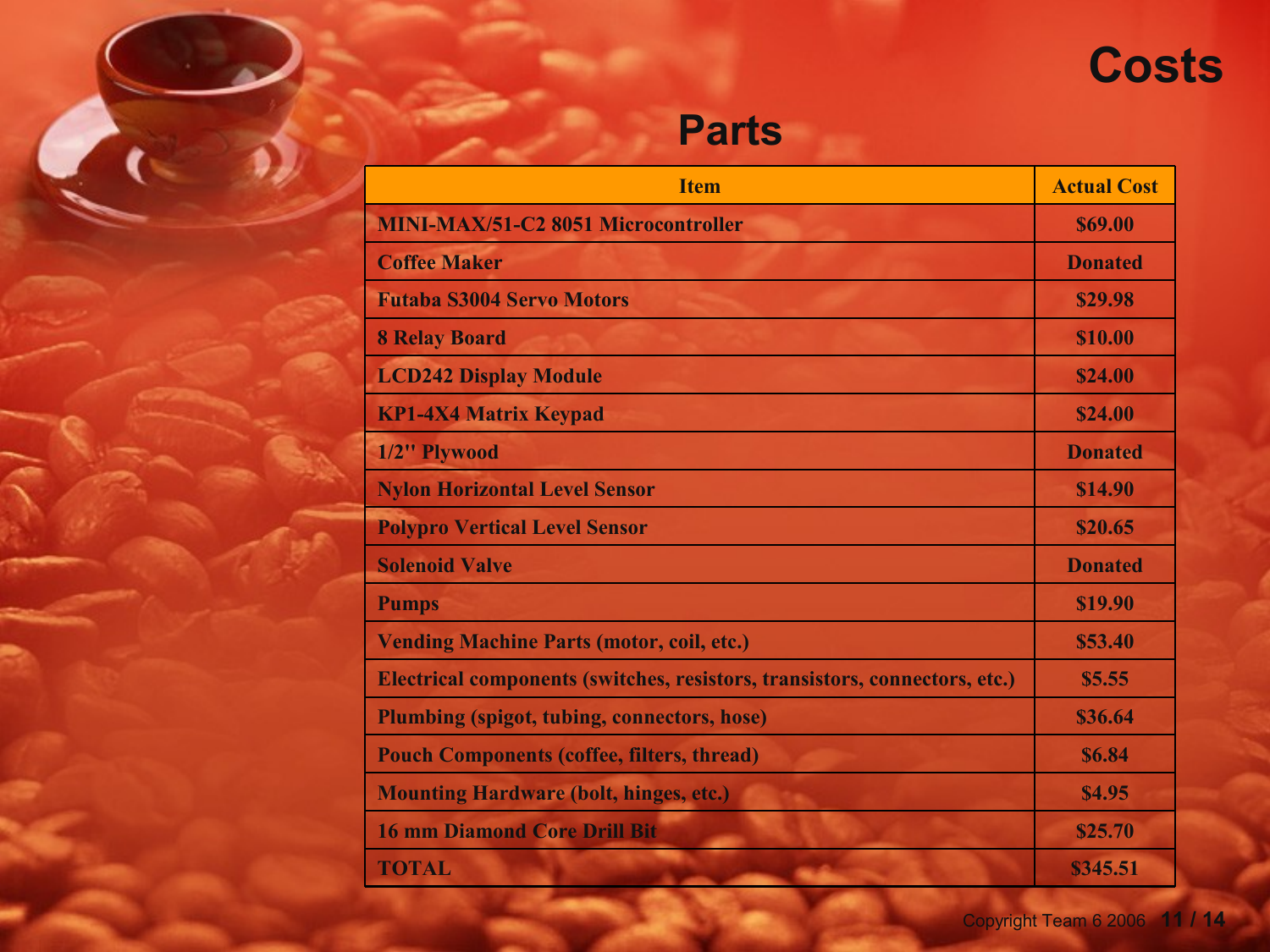

#### **Labor**

| <b>Item</b>            | <b>Rate</b>    | <b>Hours</b> | <b>Cost</b> |
|------------------------|----------------|--------------|-------------|
| <b>Lee Howard</b>      | <b>\$20.00</b> | 200          | \$4,000.00  |
| <b>Brian Meixell</b>   | \$20.00        | 200          | \$4,000.00  |
| <b>Juan Montelongo</b> | \$20.00        | 200          | \$4,000.00  |
| <b>Brian Sturhan</b>   | <b>\$20.00</b> | 200          | \$4,000.00  |
| <b>TOTAL</b>           |                | 800          | \$16,000.00 |

## **Lab Equipment**

| <b>Item</b>                                             | <b>Cost</b> |
|---------------------------------------------------------|-------------|
| <b>BK Precision DC Power Supply</b>                     | \$689.00    |
| <b>BK Precision 5 1/2 Digit Multimeter</b>              | \$695.00    |
| <b>BK Precision 10 MHz Sweep/Function Generator</b>     | \$399.00    |
| <b>Tektronix Oscilloscope</b>                           | \$500.00    |
| <b>Gateway Laptop</b>                                   | \$1,000.00  |
| <b>Tektronix 2 Channel Digital Storage Oscilloscope</b> | \$1,600.00  |
| <b>TOTAL</b>                                            | \$4,883.00  |

#### **Total**

| <b>Cost</b>          | <b>Amount</b> |  |
|----------------------|---------------|--|
| <b>Parts</b>         | \$345.51      |  |
| <b>Labor</b>         | \$16,000.00   |  |
| <b>Lab Equipment</b> | \$4,883.00    |  |
| <b>Total</b>         | \$21,228.51   |  |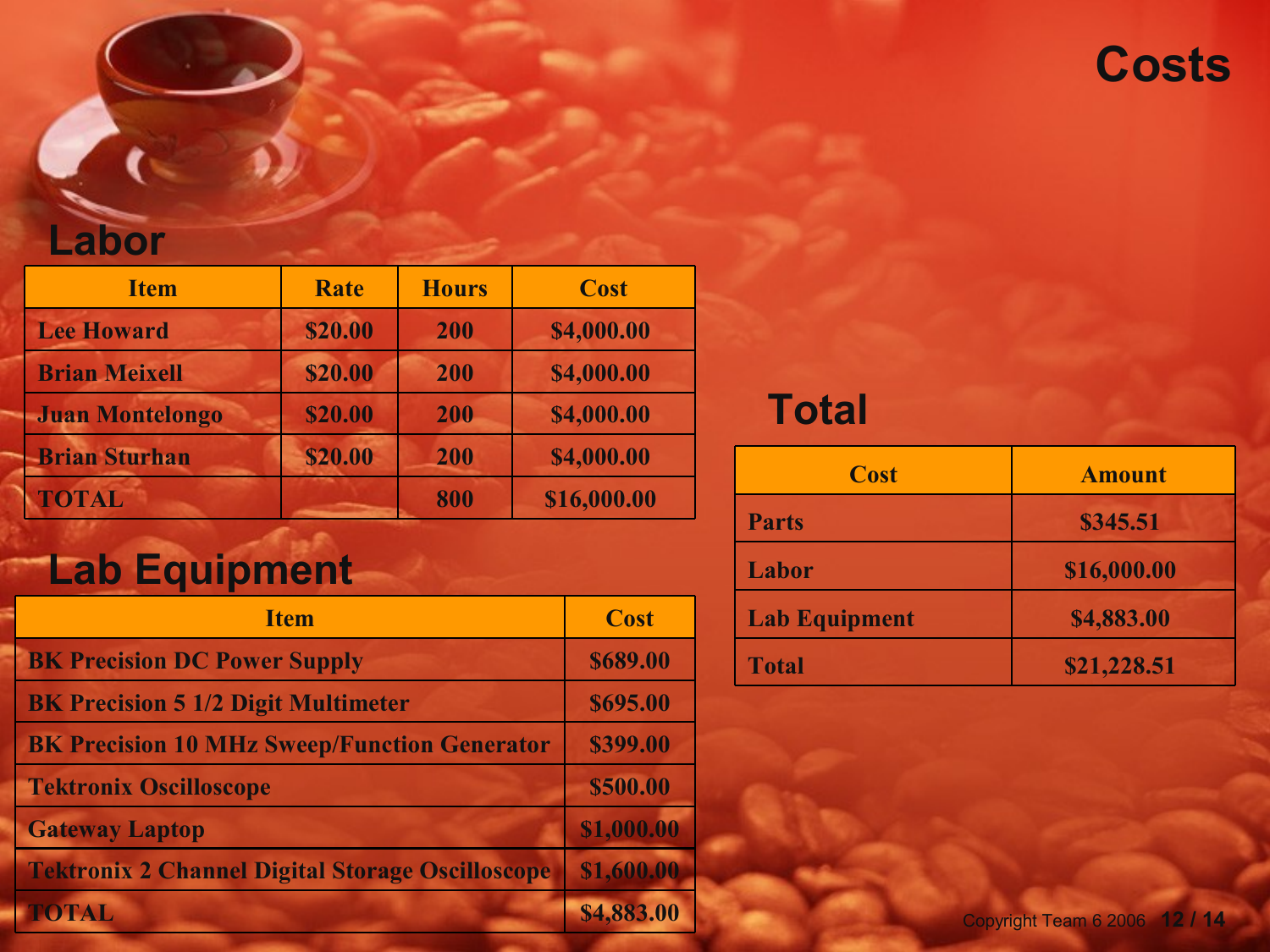#### **Conclusions**

•**Project was completed on time and within budget** •**Handmade pouch production lacks precision** •**Solenoid valve and servos faster than expected** •**Limitless automated beverage options**